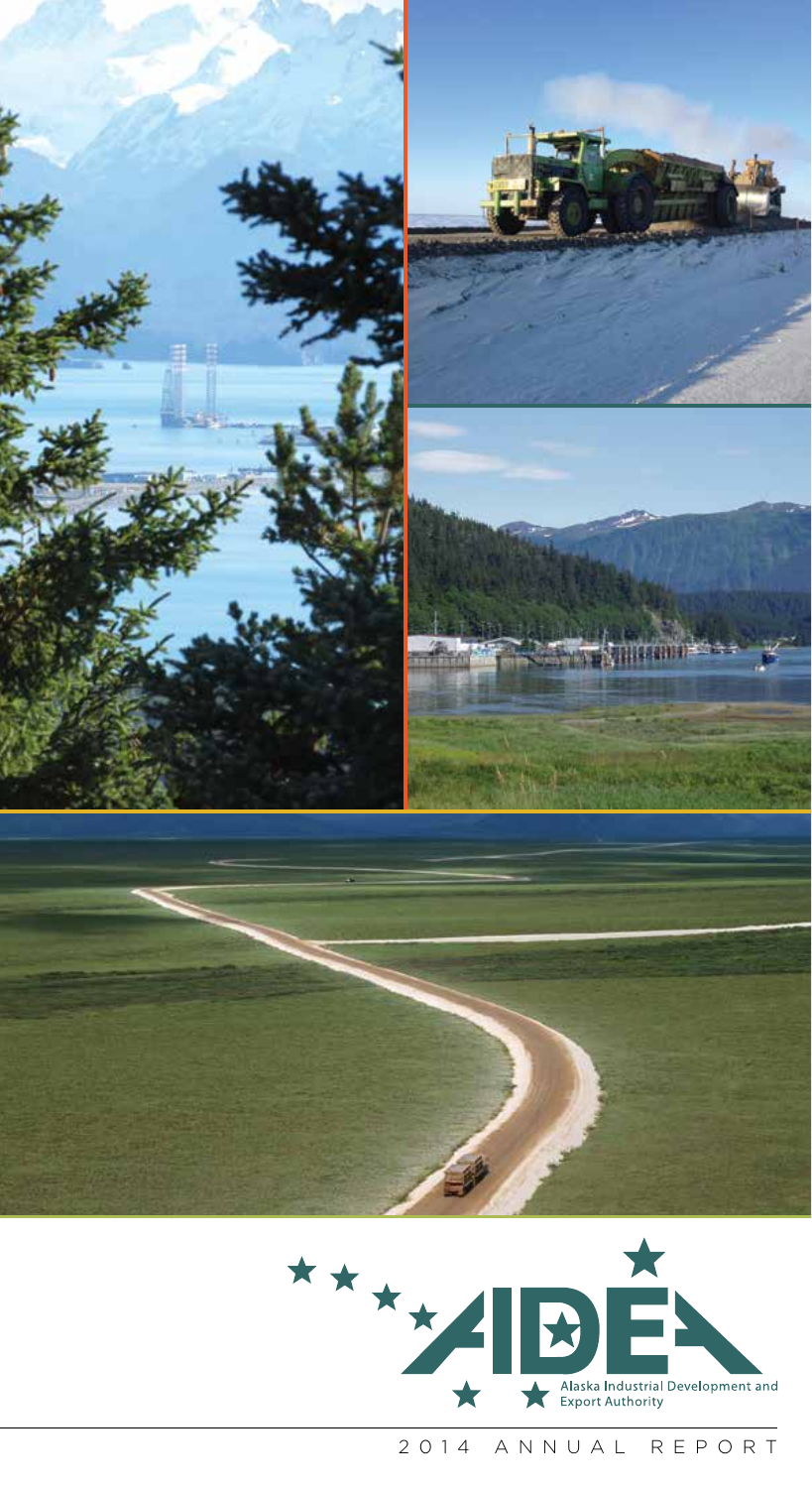### $-$  ( `ONI

| Chairman's Letter                  | 2       |
|------------------------------------|---------|
| Report to Alaskans                 | 2       |
| Recent Projects Approved           | 4       |
| Legislative Highlights             | 5       |
| Project Development                | 6       |
| Mustang Operations Center 1, LLC   | 8       |
| Infrastructure Development Program | 10      |
| AIDEA Assets                       | $12 \,$ |
| <b>Interior Energy Project</b>     | 14      |
| Loan Participation Program         | 16      |
| Alaska Glacier Seafoods            | 18      |
| Conduit Revenue Bond Program       | 19      |
| Specialty Programs                 | 20      |
| Small Business Loan Programs       | 21      |
| <b>Financial Highlights</b>        | 22      |
| Board and Executive Staff          | 24      |



**VISION – To actively** 

**MISSION – Promote,** 

**develop and advance economic growth and** 

**by providing various** 

**means of financing** 

**and investment.**

**diversification in Alaska** 

**partner with Alaskans** 

**as a dynamic resource in statewide economic** 

**development.**

1,046 Permanent Jobs

1,462 Construction Jobs

\$1.27 Billion Net Position

\$20.745 Million Dividend Paid

\$149.40 Million AIDEA Investments

\$835.49 Million Total Investment Value

\$686.09 Million Private Dollars Leveraged

\$51.27 Million Conduit Bonds Issued

*The publication on the activities and financial condition of the Alaska Industrial Development and Export Authority is submitted in accordance with AS 44.88.210. The report was printed at a cost of \$3.11 per copy and was printed in Anchorage, Alaska. Design and production by Solstice Advertising. Printed by Pyramid Printing.*

1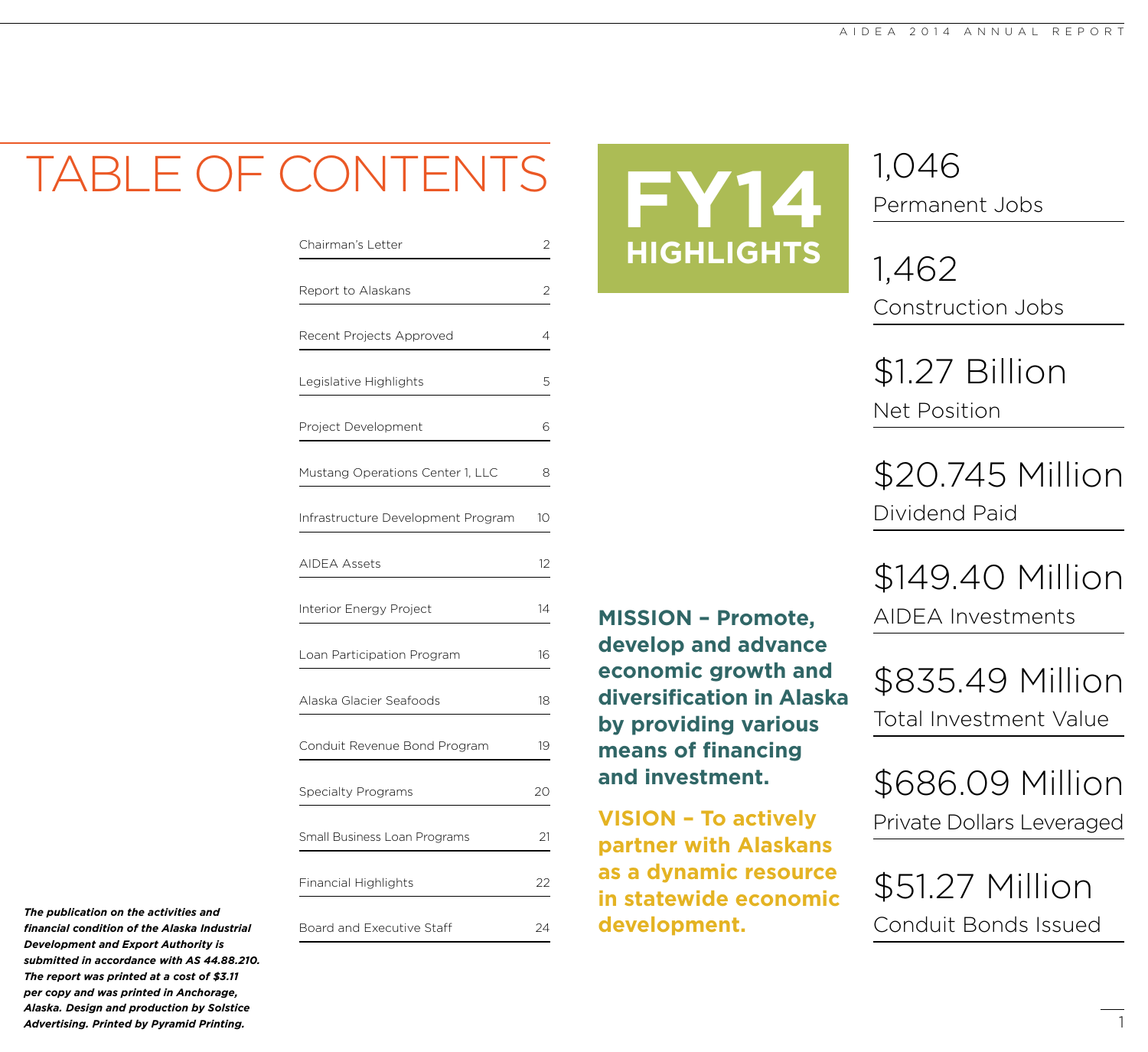### CHAIRMAN'S LETTER

#### December 2014



The Alaska Industrial Development and Export Authority (AIDEA) plays a key role in helping Alaska build a strong and enduring economy. As the State of Alaska's development financing

authority, AIDEA's successful partnerships with business and industry help create and retain thousands of Alaska jobs. With its strategic lineup of programs, projects and expanded financing capabilities, AIDEA is an engine for economic growth and diversification across our state.

AIDEA's Ketchikan Shipyard has the distinction of being selected to build Alaska's two newest ferries. The authority's strategic investment in an oil and gas production and processing facility at the Mustang Field on the North Slope will put more oil in the Trans-Alaska Pipeline System. AIDEA has a strong history of key support to Alaska's mining sector, and is at work evaluating the potential for an Industrial Access Road into the Ambler Mining District.

AIDEA's strength and financing expertise are also at work on the Interior Energy Project, and significant progress has been made on bringing energy relief to Interior Alaskans.

On behalf of AIDEA's Board, I extend sincere thanks to AIDEA management and staff as they work to promote economic growth and opportunity for Alaskans. Together we are working to build a strong future for our great state.

J. Dana Pruhs AIDEA Board Chair

## REPORT TO ALASKANS

#### December 12, 2014

The Alaska Industrial Development and Export Authority (AIDEA) continues to be a dynamic resource in promoting economic growth and job creation in Alaska. AIDEA has provided various means of financing and investment for Alaska businesses and projects across all sectors of Alaska's economy. AIDEA's current projects and new investments

in projects and loans are projected to create more than 1,462 construction jobs, and create or retain approximately 1,046 permanent jobs for Alaska's economy. AIDEA's work to advance Alaska's prosperity, promote job growth, and develop Alaska's natural resources through our various public-private partnerships and programs continues

to create economic opportunities for Alaskans and provides support for a strong and diverse Alaska economy. AIDEA's committed investment in projects and its financing of \$149.4 million in Fiscal Year (FY) 2014 is projected to leverage up to \$686 million in private investment.

Based on AIDEA's strong performance, AIDEA's Board declared a \$17.6 million dividend to the state. Since the dividend program's inception, AIDEA has declared more than \$373.5 million to the state to support much needed programs, services and projects at the state level. Because of AIDEA's strong balance sheet, its conservative and effective financial management of its assets and its consistently strong performance, Standard & Poor's has maintained its high quality credit rating of AA+ for AIDEA.

AIDEA's Commercial Finance programs in partnership with local banks and credit unions continue to provide Alaska businesses with access to long-term capital for financing new construction and business expansion. In FY 2014, AIDEA funded more than \$14 million of loans and committed funding for an additional \$30.8 million in loans. As a result of AIDEA's Loan Participation Program, more than 5,752 permanent jobs and 4,494 construction jobs have been created or retained since FY 2002.

The Conduit Revenue Bond program continues to be a successful means by which AIDEA provides businesses and non-profits access to long-term affordable capital. AIDEA has issued more than 316 bonds for \$1.35 billion. In FY 2014, AIDEA issued \$51.2 million of bonds for the Greater Fairbanks Community Hospital Foundation. Proceeds from the bonds will provide funding for construction, renovation and equipping of improvements to Fairbanks Memorial Hospital, including new surgical suites. It is projected that the construction

program will create more than 150 construction jobs.

Through AIDEA's Project Development and Asset Management Division and its Infrastructure Division, AIDEA continues to take an active role in supporting economic diversity and job development for Alaskans by financing infrastructure and projects that support oil and gas exploration, mining, ship building, development of energy generation and transmission and other industries. AIDEA closed on the financing of a new oil production facility on the North Slope. This project is estimated to lead to a production increase of 15,000 barrels of oil per day on the North Slope. It will also provide up to \$300 million in state revenue and up to \$45 million in property taxes to local communities, as well as promote more than \$500 million in private sector investment. AIDEA continues to look for new strategic investment in projects and infrastructure, such as industrial roads and ports, to assist the state and private sector in developing our rich natural resources.

Even as AIDEA looks to fund new infrastructure and development projects, AIDEA's owned projects such as Ketchikan Shipyard, Skagway Ore Terminal and Federal Express Hangar continue to generate economic benefits and job growth for Alaska. The operation and expansion of these projects will generate millions of dollars in economic activity and new permanent jobs for the communities in which they are located.

On behalf of AIDEA's Board, management, and staff, we thank Governor Walker, former Governor Parnell, Alaska's lawmakers, AIDEA's partners and all Alaskans for their support of AIDEA and the vital role AIDEA plays in the economy of our great state.

Ted Leonard, CMA, SPHR Executive Director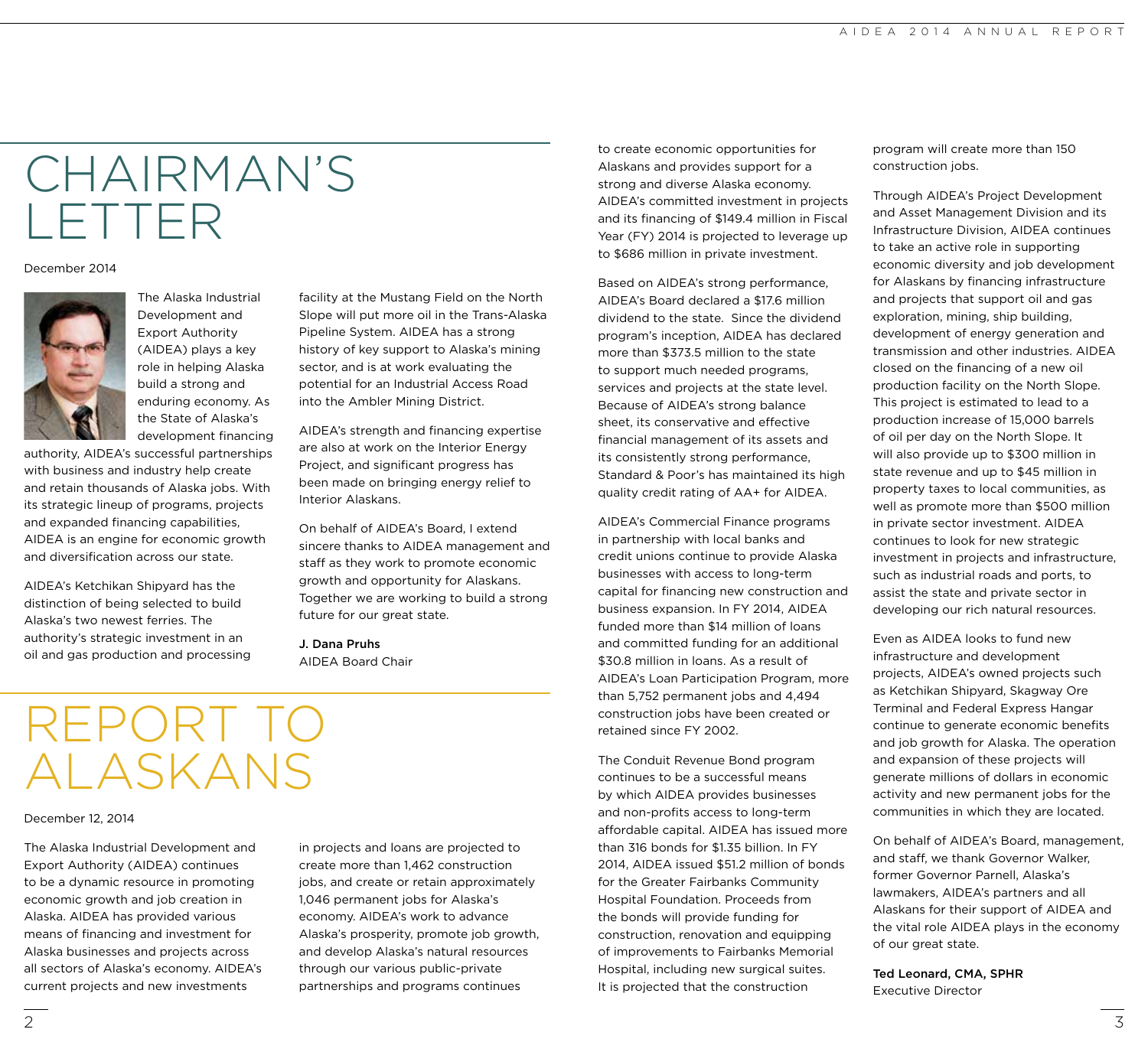### RECENT PROJECT APPROVEI

| <b>LOCATION</b>    | <b>SECTOR</b>            | PROJECT COST (\$) | <b>USE OF FUNDS</b>     | <b>AIDEA PROGRAM</b>       |
|--------------------|--------------------------|-------------------|-------------------------|----------------------------|
| Anchorage          | Retail                   | 2,025,000         | Refinance               | Loan Participation         |
| Anchorage          | <b>Office</b>            | 2,250,000         | Acquisition             | Loan Participation         |
| Anchorage          | Office/Warehouse         | 1,312,500         | Acquisition             | Loan Participation         |
| Anchorage          | Retail                   | 2,903,000         | <b>New Construction</b> | <b>Loan Participation</b>  |
| Anchorage          | <b>Office</b>            | 2,405,366         | <b>New Construction</b> | Loan Participation         |
| Anchorage          | Office                   | 6,637,500         | <b>New Construction</b> | Loan Participation         |
| Anchorage          | Office                   | 3,010,000         | Acquisition             | Loan Participation         |
| <b>Fairbanks</b>   | <b>Healthcare</b>        | 51,275,000        | <b>New Construction</b> | <b>Conduit Bonds</b>       |
| Fairbanks          | <b>Energy</b>            | 15,000,000        | <b>New Construction</b> | <b>SETS</b>                |
| <b>Fairbanks</b>   | <b>Energy</b>            | 8,100,000         | Development             | <b>SETS</b>                |
| Fairbanks          | <b>Fuel Distribution</b> | 35,000,000        | <b>New Construction</b> | Loan Participation         |
| <b>Gulf Coast</b>  | Office/Warehouse         | 1,882,500         | <b>New Construction</b> | Loan Participation         |
| Mat-Su             | <b>Business Condo</b>    | 1,312,500         | <b>New Construction</b> | Loan Participation         |
| Mat-Su             | <b>Business Condo</b>    | 1,312,500         | <b>New Construction</b> | Loan Participation         |
| Mat-Su             | Recreation               | 819,000           | <b>New Construction</b> | Loan Participation         |
| Northern Region    | Transportation           | 8,500,000         | Development             | Infrastructure             |
| <b>North Slope</b> | Oil & Gas                | 582,000,000       | <b>New Construction</b> | <b>Project Development</b> |

### 2014 LEGISLATIVE HIGHLIGHTS

The 2014 legislative session provided AIDEA with two pieces of significant legislation and one other, providing technical amendments for the Sustainable Energy Transmission and Supply (SETS) Development Fund. Senate Bill 99 was signed into law by Governor Parnell on June 16, 2014, while Senate Bill 140 was signed into law on July 16, 2014.

#### **SETS Technical Amendments – SB 99**

The bill provided technical amendments to the SETS Development Fund within AIDEA. It was determined that the statutes, as written in 2013, created an ambiguity in the one-third capital cost limit as it relates to loans, loan guarantees and bond guarantees. The ambiguity arises in the current statutes as to whether the \$20 million loan limitation worked in conjunction as a one-third limitation on loan guarantees, or was independent of that limitation. Additionally, the statute was vague as it relates to AIDEA's authority to use the fund as a security for a bond guarantee. This bill clarifies the types of financing and limitations for financing for qualified energy developments in the state.

#### **Bond Authorization – SB 99**

The first authorization would allow AIDEA to issue bonds up to \$145 million to finance the infrastructure and construction costs of the Bokan-Dotson Ridge rare earth element project located on Prince of Wales Island, about 40 miles southwest of Ketchikan.

The second authorization would allow AIDEA to issue bonds up to \$125 million to finance the development of the Niblack Mine Project and the Gravina Island Industrial Complex (near Ketchikan) for an ore processing facility. Niblack is a gold, copper, zinc and silver deposit also located on Prince of Wales Island. During mine operations, Niblack has the potential to provide 200 full-time jobs, with about two-thirds of workers at the mine site and one-third at the processing facility.

#### **Arctic Infrastructure Development Fund – SB 140**

Senate Bill 140 is designed to boost infrastructure development in the Arctic. SB 140 creates incentives to attract private investment to build much needed ports, roads, emergency and telecommunications projects in Alaska's Arctic. The legislation expands AIDEA's tool bag by extending the same authority for loans, loan guarantees, bonds and bond guarantees that it currently utilizes in the energy sector via the SETS fund in order to develop infrastructure in the Arctic.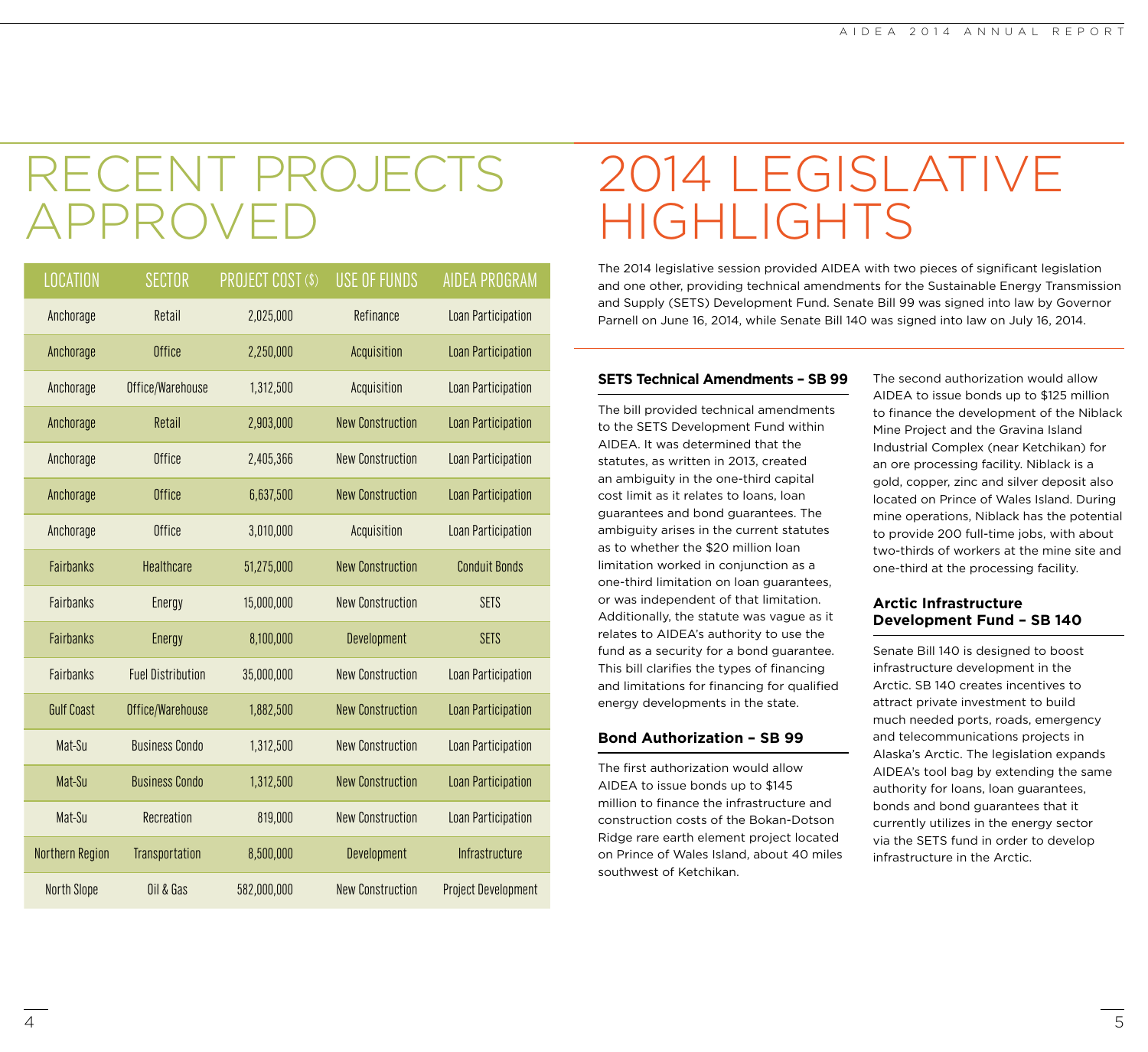### PROJECT DEVELOPMENT AND ASSET MANAGEMENT PROGRAM

AIDEA assists Alaska business through its ability to develop, own and operate facilities within the state, with the purpose of advancing the prosperity of a region. These projects are not limited to large industrial facilities, but cover a range of project types and sizes in a number of industry sectors. Eligible projects considered include manufacturing facilities, ports, airports, infrastructure for tourism destination facilities, federal facilities, community public purpose and communications essential for regional economic well-being.



### **BENEFITS 34,480 UTILITY MEMBERS**

#### **HEALY CLEAN COAL PLANT**

AIDEA and Golden Valley Electric Association (GVEA) closed the sale of the 50-megawatt Healy Clean Coal Plant and transferred ownership of the plant to GVEA. The sale will bring this plant online for the maximum value and direct benefit to Railbelt electric consumers.

GVEA purchased the plant for \$42 million and will spend an additional \$37 million to update and enhance plant systems. GVEA agreed to install advanced pollution controls as part of a consent decree with the U.S. Environmental Protection Agency.

**At peak construction the plant will employ about 90 workers.**

#### **KETCHIKAN SHIPYARD**

Vigor Alaska operates the Ketchikan Shipyard for AIDEA. The facility includes a 130,000 square foot state-of-the-art assembly and production hall, and a steel fabrication shop. The shipyard currently employs 165 people. Vigor was recently awarded the State contract to build two new Alaska Marine Highway System ferries which is expected to generate an additional 60 to 80 jobs per year for four years, adding \$22.3 million in wages to the local economy, plus \$9.8 million in local spending with contractors and vendors.

**Additional direct economic impact is \$32.1 million.**

# **EMPLOYS 165 PEOPLE**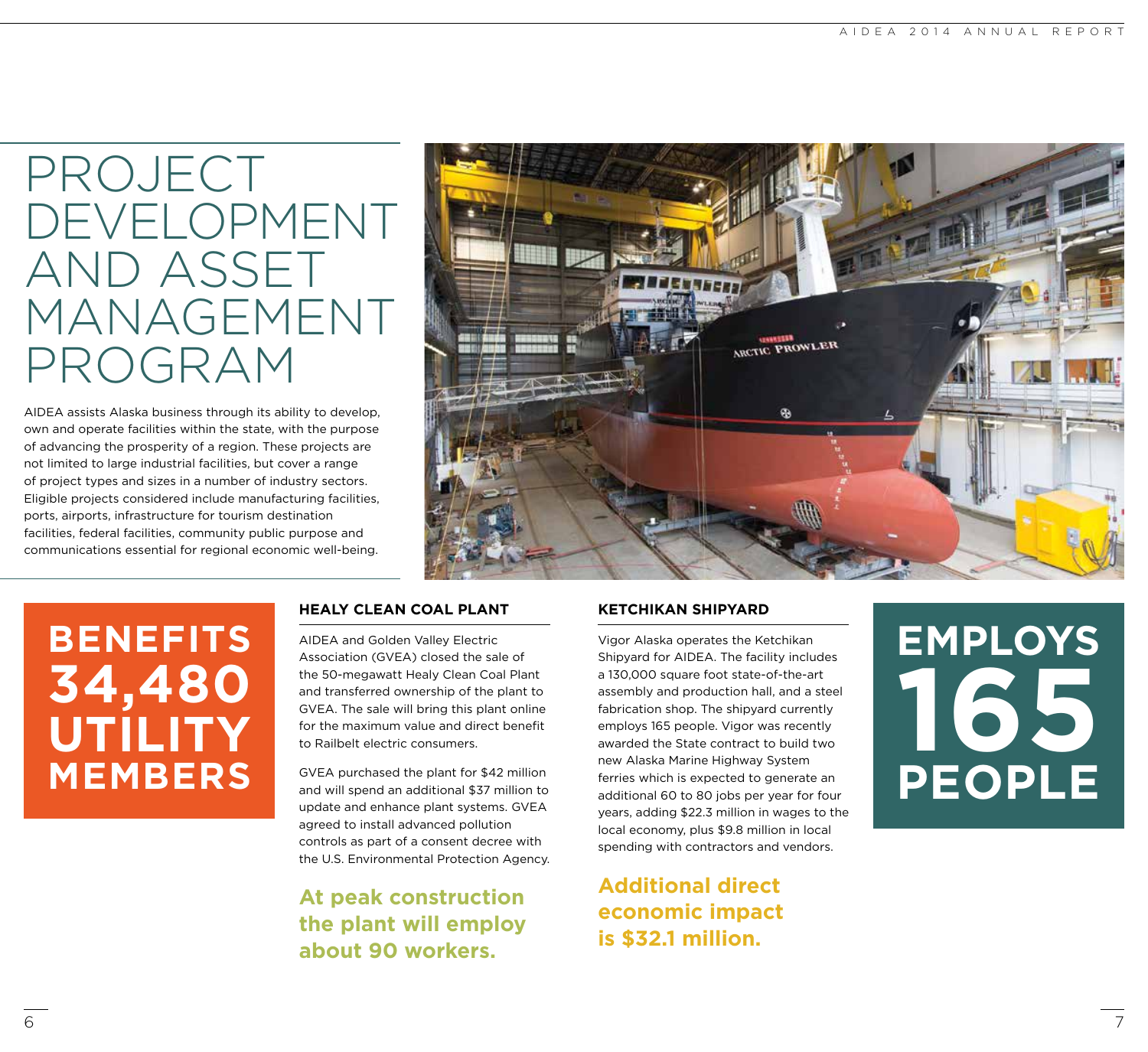### MUSTANG **OPERATIONS** CENTER 1, LLC

The Mustang Operations Center 1 (MOC 1) is an oil and gas processing facility to produce pipeline quality crude oil for sale through the Trans-Alaska Pipeline System. The facility is being financed via a limited liability corporation (LLC) – MOC 1, LLC. AIDEA has entered into this LLC with its partner, CES Oil Services Pte, Ltd. Located in the Southern Mileuveach Unit, the facility will be operated by Brooks Range Petroleum Corporation. Up to 25 million barrels of oil will be produced through the facility initially, while oil from other nearby fields may also be passed through the facility as these fields are developed.

The facility will include the following:

- Oil/gas treatment processes for up to 15,000 barrels per day (bpd) of oil production.
- Power generation capacity for 10 megawatts (MW) of primary electrical power.
- Well headers and connections for up to 11 production and 20 reinjection wells.

#### • Operations camp.

#### **FINANCING**

MOC 1's financing is comprised of a \$1 million contribution by CES, a \$150-175 million loan arranged by CES to MOC 1 from Strategic Equipment Inc. (SEI), and AIDEA's \$50 million investment via preferred share ownership of MOC 1. AIDEA's financing will be repaid over a seven-year period with a quarterly dividend and annual share repurchases following first oil.



#### **ECONOMIC BENEFITS**

- Estimated state royalty and production tax payments to the state of more than \$300 million.
- More than \$45 million in property tax payments to the North Slope Borough over the project lifetime.
- Up to 250 jobs for the design and construction of the facility.
- Up to 20-25 full-time jobs for facility operations.
- Over 200 indirect long-term jobs due to local facility related spending and expenses.

#### **STATUS UPDATE**

Financial close occurred in October 2014 and construction is scheduled to begin in spring 2015.

**\$500 MILLION PRIVATE SECTOR INVESTMENT LEVERAGED**

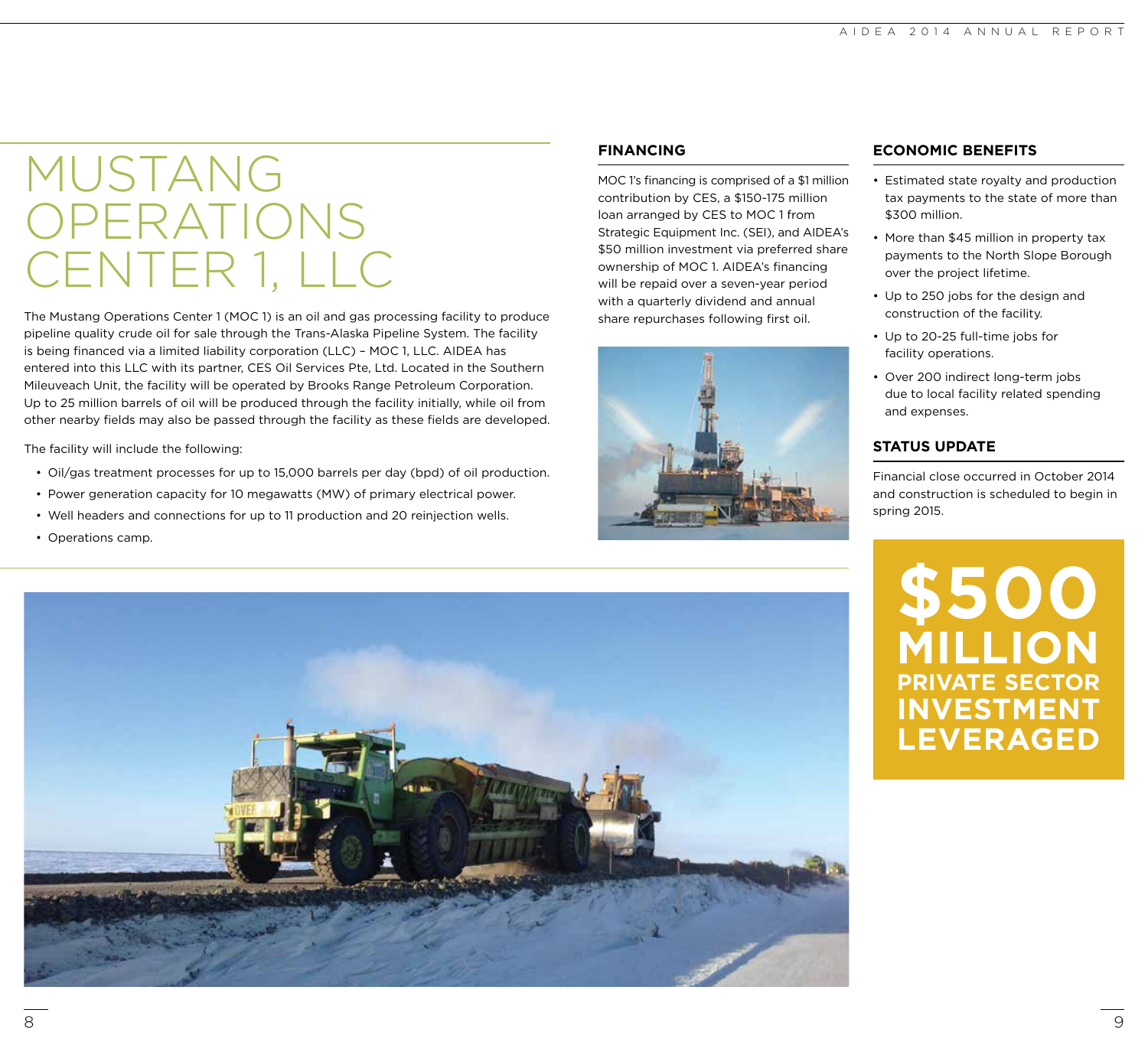### INFRASTRUCTURE DEVELOPMENT PROGRAM

The State of Alaska has placed a high priority on the development of new mineral, oil, gas and natural resource projects. These economic development projects are important because they create good paying jobs, generate local and state revenues and help diversify the economy.

AIDEA understands that in order to spur natural resource development, it is critical to develop transportation corridors, port facilities and access to affordable energy. AIDEA supports the development of these intermodal systems by tying together industrial roads, rail and ports needed to bring natural resources, refined products and goods to market.

By using a variety of financial and project delivery tools, AIDEA is ready to partner with project proponents to develop the state's critical infrastructure needs.

### **AIDEA SUPPORTS THE DEVELOPMENT OF INTERMODAL SYSTEMS**





#### **COOK INLET LNG EXPORT FACILITY**

Building on a long history of Japanese-Alaska economic collaboration, the Cook Inlet LNG Export Facility project represents an important extension of this relationship by building links between the State of Alaska, Japan, Japanese Prefectures, public and private sector institutions, and industries.

The project proponent, Resources Energy, Inc., is an Alaska-based subsidiary of Japan based ERI. The mission of ERI is to secure supplies of natural gas from Alaska.

The project, if approved, will support a long-term industrial market and provide the incentive to further develop Cook Inlet natural gas reserves. In addition, employment would be generated by the construction and subsequent operations of the facility and through increased Cook Inlet-wide exploration and production.

### **DEVELOPING THE COOK INLET'S GAS RESERVES**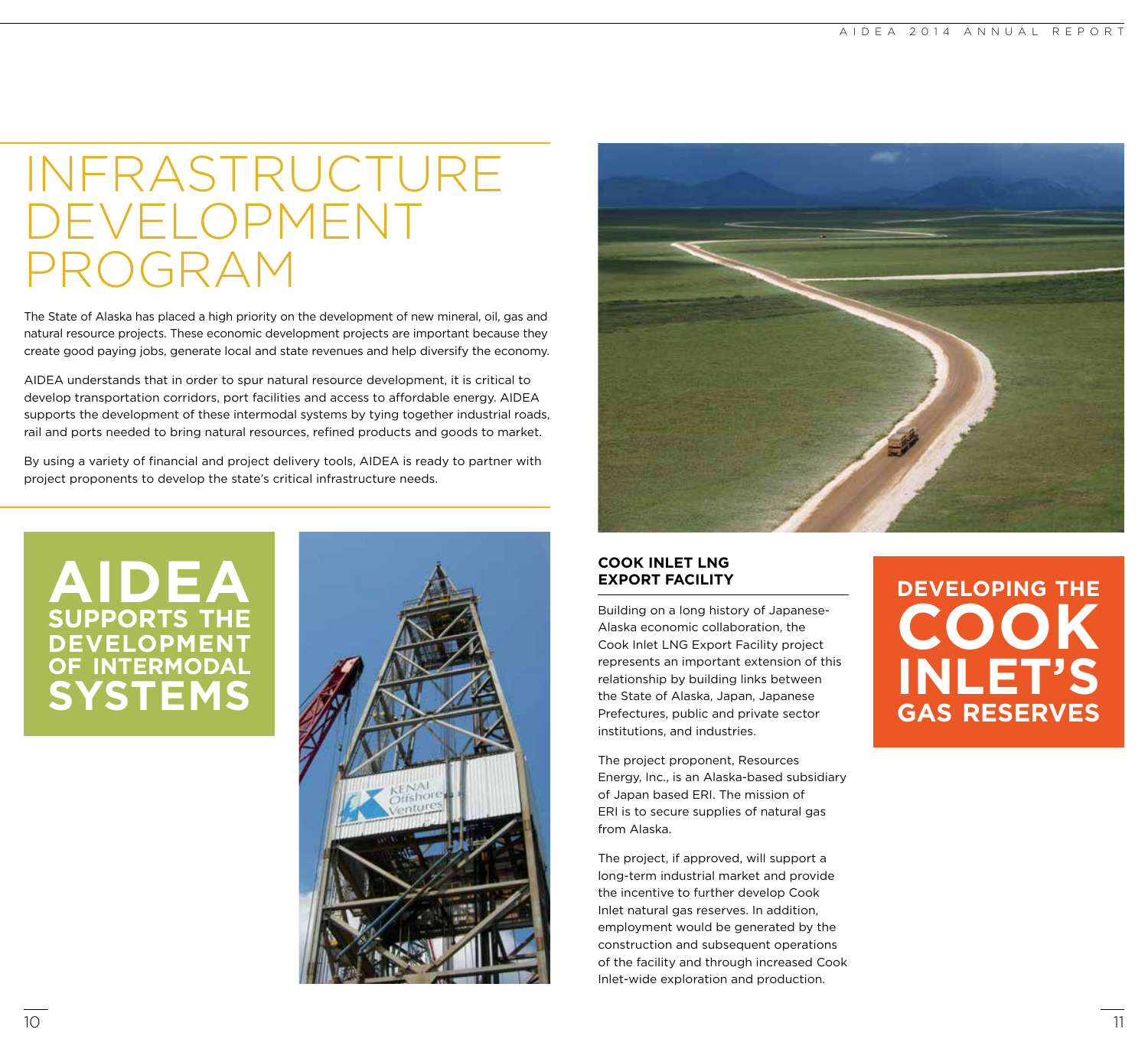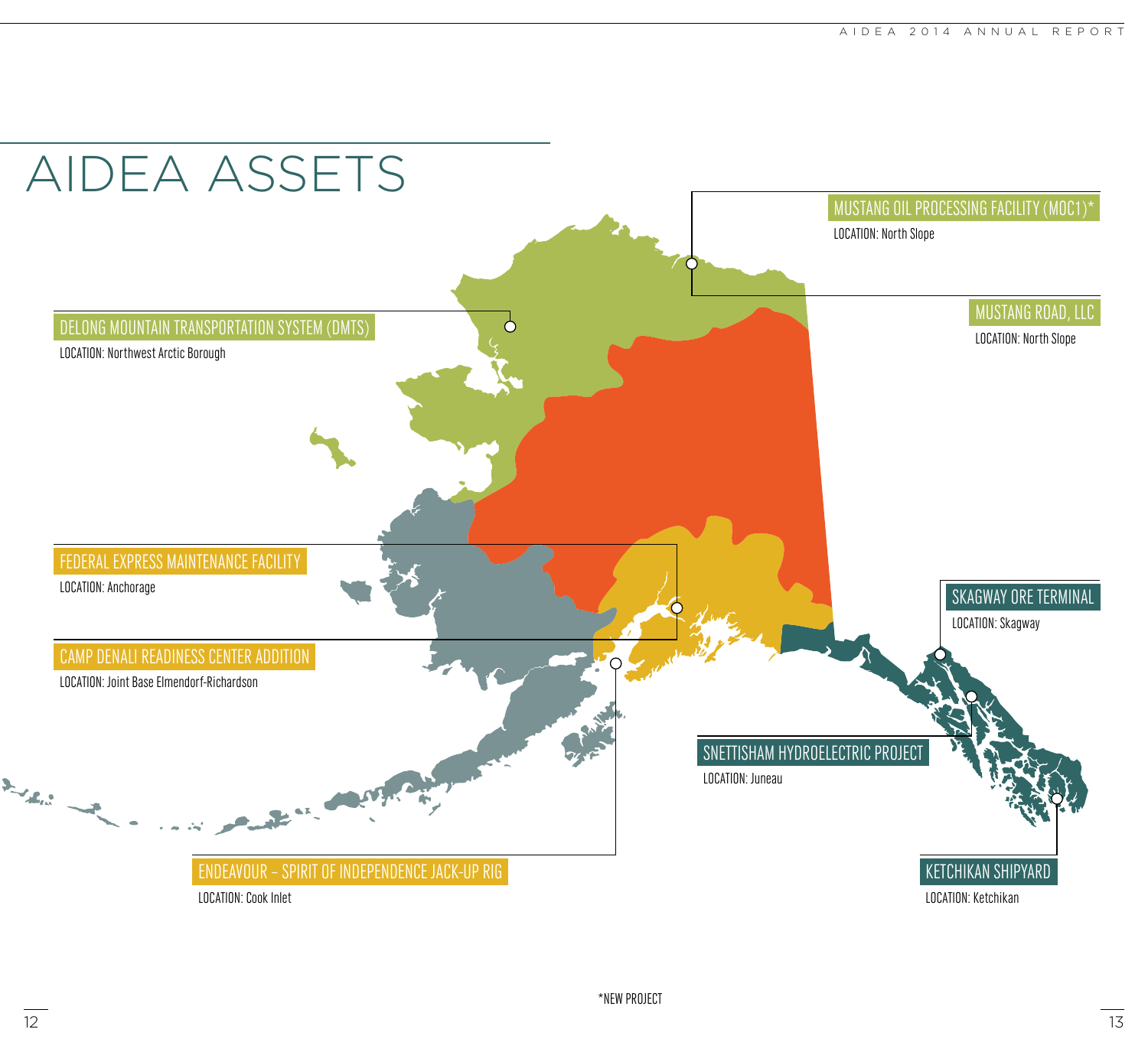### INTERIOR ENERGY PROJECT

The goal of the Interior Energy Project is to supply natural gas to Interior Alaska at the lowest cost possible and to as many Alaska customers as possible, as soon as possible. The project is being financed with a combination of public and private sector funds.

### **REDUCE HEATING AND ENERGY COSTS**

#### **PROJECT MILESTONES**

North Slope Liquefied Natural Gas (LNG) Facility

- AIDEA signed a concession agreement with MWH Global, creating the legal framework for the ownership, development, financing, construction and operation of the LNG plant. The agreement also allows the parties to move forward on completing the final design of the plant and the financial structure of the project, based on a public-private partnership.
- North Slope pad and access road construction were completed in September 2014.
- All facility construction permits completed with the air permit being issued in October 2014.





#### Fairbanks Storage and Distribution Systems

- \$15 million distribution system expansion loan to FNG (29 miles of new FNG pipe installed in 2014).
- \$8.1 million loan to the Interior Gas Utility for project development, build-out modeling, planning and purchase of pipe for Phase 1 development in North Pole.

While the participating entities refine the financial structure, progress is underway and ongoing efforts include:

- Finalizing a Class 1 cost estimate and engineering for the North Slope LNG Plant.
- Obtaining utility off-take agreements.
- Expanding the distribution systems in the Fairbanks North Star Borough.



#### **For more information visit: www.interiorenergyproject.com**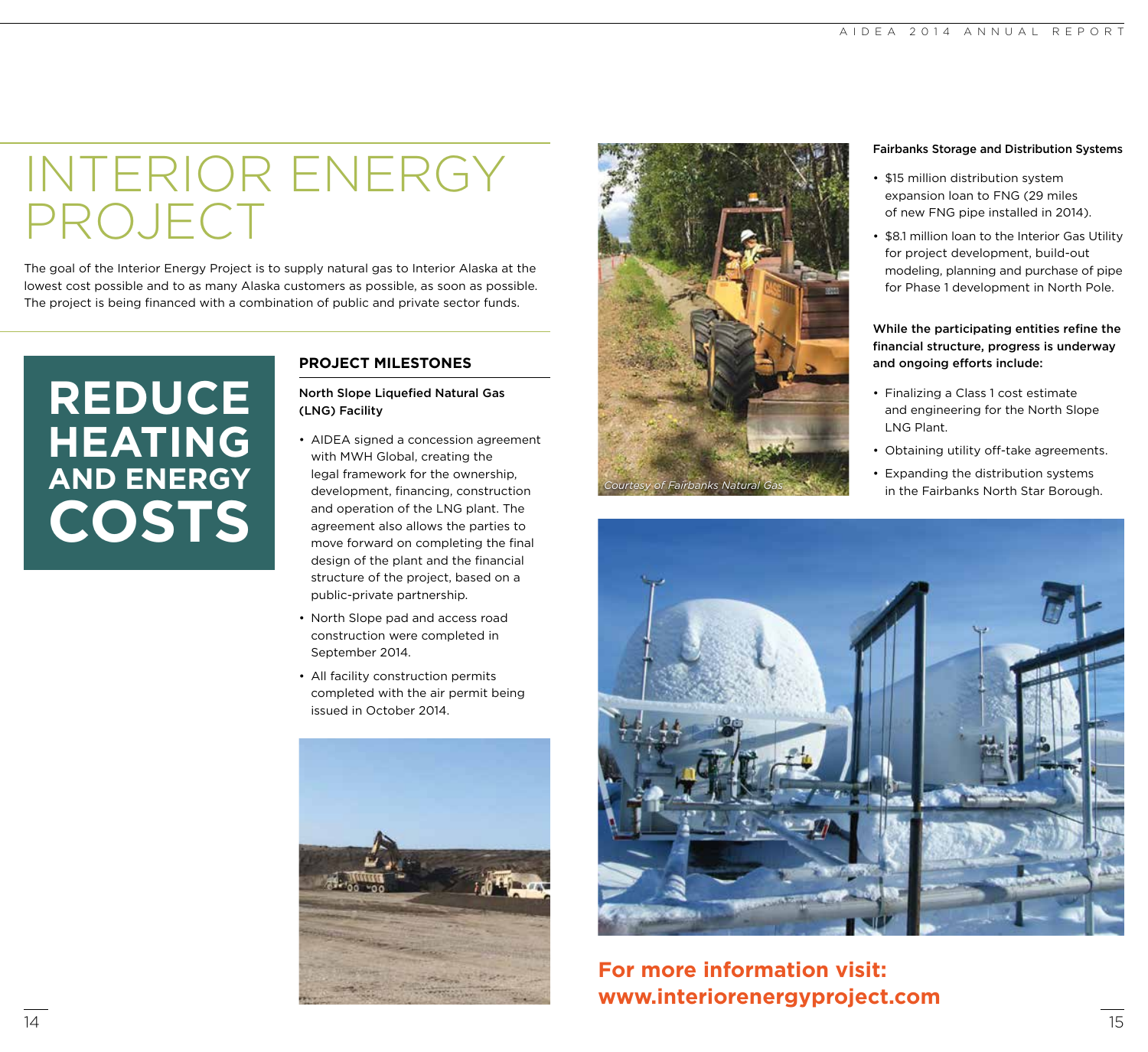### LOAN PARTICIPATION PROGRAM

The Loan Participation Program provides permanent financing, both taxable and tax-exempt, to borrowers through a qualified financial institution for the purpose of developing, acquiring or enhancing an Alaska business enterprise. The program also provides long-term fixed or variable rate financing on the portion of the loan purchased by AIDEA. AIDEA does not originate loans, but is able to purchase up to 90 percent of a commercial loan of up to a maximum of \$20 million from an eligible financial institution.

Benefits include competitive interest rates and terms that can go up to 15 years for equipment and 25 years for real estate. These benefits result in lower scheduled payments for the borrower, easing the repayment burden. The project being financed must be in Alaska.

| <b>REGION</b>     | # LOANS | % LOANS | BALANCE (\$)  | % DOLLARS |
|-------------------|---------|---------|---------------|-----------|
| Anchorage         | 123     | 54.6    | 186,127,218   | 53.4      |
| Southeast         | 35      | 15.6    | 67,765,957    | 19.4      |
| Mat-Su            | 32      | 14.2    | 42,695,448    | 12.2      |
| Interior          | 8       | 3.6     | 23,879,658    | 6.8       |
| <b>Gulf Coast</b> | 21      | 9.3     | 23,050,699    | 6.6       |
| Southwest         | 6       | 2.7     | 5,150,550     | 1.6       |
| TOTALS            | 225     | 100.0%  | \$348,669,530 | $100.0\%$ |

**New Loan Participation Activity by Use of Funds**

**AS OF JUNE 30, 2014**



#### **Funded and Committed FY14 Loan Participation Activity**

#### **AS OF JUNE 30, 2014**



#### **Outstanding Loan Balance By Type**

#### **AS OF JUNE 30, 2014**

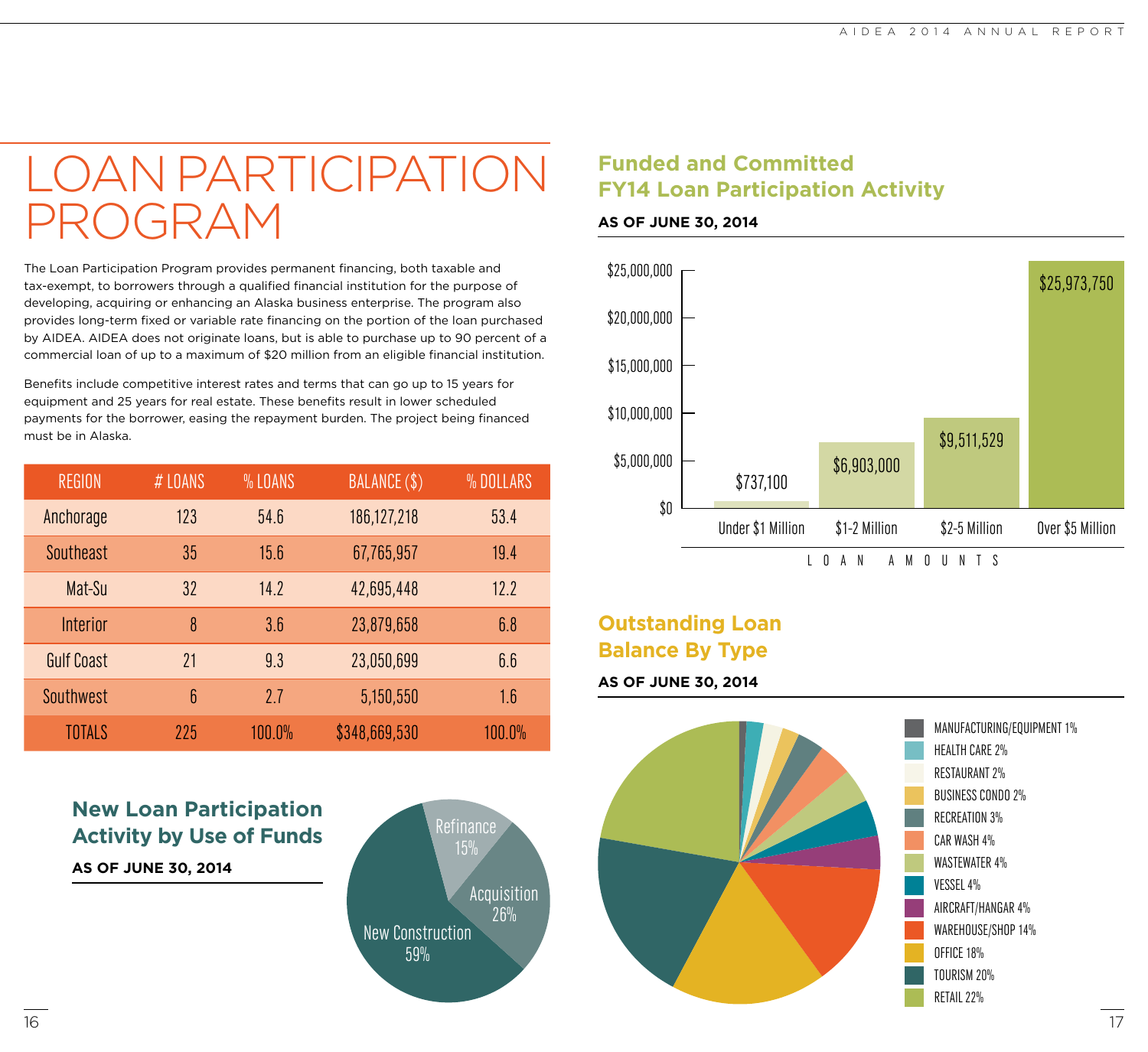### ALASKA GLACIER SEAFOODS, JUNEAU

Alaska Glacier Seafoods is a processing plant owned and operated by the Erickson Family in Juneau, Alaska. In 1996, the family fished shrimp and halibut out of a 23-foot skiff and sold the catch out of a small building. The family expanded its sales to a few local restaurants and grocery stores, and quickly discovered demand exceeded supply.

Within a few years, the company was hauling upwards of 3 million pounds of fish a year from the local docks to a small plant in the middle of Juneau. In order to continue to grow, the company needed to be located near the water.

Alaska Glacier Seafoods worked with Alaska Pacific Bank to secure \$2.5 million in funding through AIDEA to build a waterfront processing plant in 2004. The company grew from a peak crew of 40 (five permanent/35 seasonal) in 2003, to 150 (50 year-round/100 seasonal) employees today.

Alaska Glacier Seafoods went from purchasing 3 million pounds of fish per year, before the new plant, to 10 million pounds annually. The company's fish went from being sold in a small retail outlet to being shipped in container vans around the world. The financing package that AIDEA and Alaska Pacific Bank offered was exceptional and the long-term options with competitive fixed interest rates worked well over time.

### **FISHERMEN DOUBLED FROM 250 TO 500**



**"The success of Alaska Glacier Seafoods can be attributed to hard work by our management team, fishermen and employees along with the competitive financing offered through AIDEA and Alaska Pacific Bank at a critical time in our growth."**

**KRISTIE ERICKSON, BUSINESS MANAGER**

### CONDUIT REVENUE BOND PROGRAM

The Conduit Revenue Bond Program allows AIDEA to issue taxable and tax-exempt bonds on behalf of a private or public entity. The underwriting and placement of the bonds is based on the creditworthiness of the project, borrower's financial strength and any credit enhancements offered by the borrower. These bonds are payable from the revenues of the project being funded and neither the assets nor credit of AIDEA are at risk.

#### **316 conduit bonds totaling \$1.35 billion issued since 1978**



#### **GREATER FAIRBANKS COMMUNITY HOSPITAL FOUNDATION**

In February 2014, the AIDEA Board approved the issuance of \$51,275,000 in tax-exempt conduit revenue bonds for the Greater Fairbanks Community Hospital Foundation.

The bond proceeds will be used to provide financing for the acquisition, construction, renovation, and equipping of improvements to the Fairbanks Memorial Hospital, including construction of new surgical suites, supporting space and a new hallway.

The Hospital Foundation owns the 162-bed acute care Fairbanks Memorial Hospital, the Fairbanks Cancer Treatment Center and the Denali Center, a 90-bed skilled nursing care facility.

### **\$51.27 MILLION CONDUIT BONDS**

**150 construction jobs created for three years in Fairbanks.**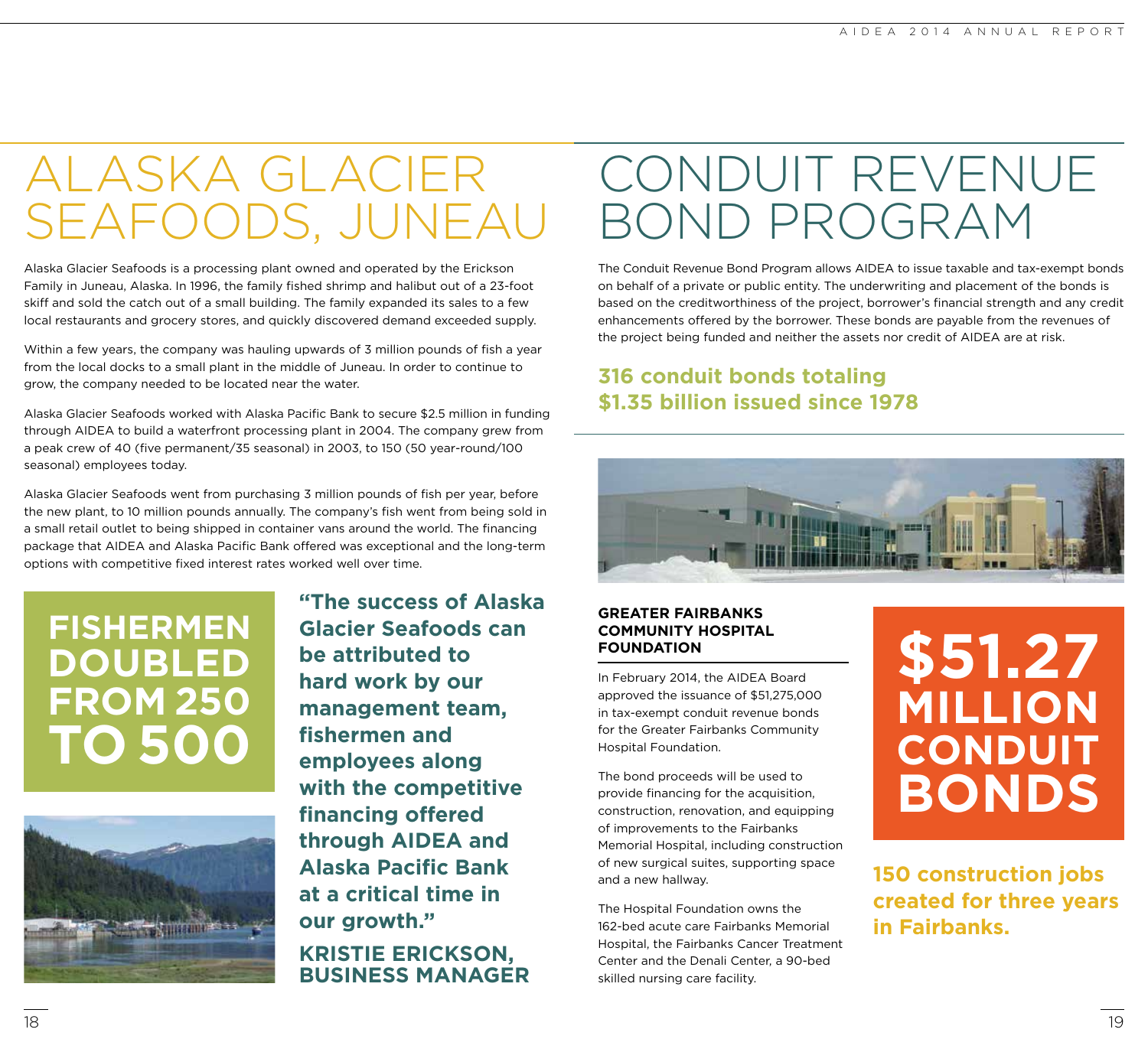### SPECIALTY PROGRAMS

#### **SUSTAINABLE ENERGY TRANSMISSION AND SUPPLY FUND (SETS)**

Under the SETS program, AIDEA is now equipped to lend money and provide guarantees for qualified energy development projects, which include many of the physical components comprising Alaska's energy infrastructure.

Qualified Energy Development Projects are defined as:

- Transmission, generation, conservation, storage or distribution of heat or electricity;
- Liquefaction, regasification, distribution, storage or use of natural gas except a natural gas pipeline project for transporting natural gas from the North Slope or Cook Inlet to market;
- Distribution or storage of refined petroleum products.

#### **NEW MARKETS TAX CREDITS GUARANTEE AND LOAN PROGRAM**

Under this program, AIDEA may provide a loan guarantee for the Leveraged Loan portion of a New Markets Tax Credit transaction. The borrower must apply to AIDEA for the guarantee, which may be used to get a loan from a commercial lender. AIDEA may also provide a direct leveraged loan in those instances where it can be shown that at least two financial institutions have declined to make a leveraged loan even with an AIDEA guarantee.

**Two SETS loans funded for a total of \$23.1 million for expansion of the gas distribution systems in Fairbanks.**



## SMALL BUSINESS LOAN PROGRAMS

#### **RURAL DEVELOPMENT INITIATIVE FUND**

This program provides long-term private sector employment by financing business start-up and expansion in communities with a population of 5,000 or less and not connected by road or rail to Anchorage or Fairbanks, or a population of 2,000 or less connected by road or rail. Applicable uses of loan funds include working capital, equipment and construction and must result in the creation of new jobs or the retention of existing jobs. The maximum loan amount is \$150,000 for one person or up to \$300,000 for two or more people for a maximum of 25 years, and the interest rate is fixed at the time of loan approval.



#### **SMALL BUSINESS ECONOMIC DEVELOPMENT (SBED) FUND**

This program provides long-term private sector employment by financing business start-up and expansion for companies that are a small business as defined by the Small Business Administration. Applicants are required to match loan funds with cash or other private financing. SBED loans must result in the creation of new jobs or the retention of existing jobs. The maximum loan amount is \$300,000 for a maximum of 20 years on fixed assets and five years for working capital; all loans must be adequately secured and the interest rate is fixed.

**58 jobs created and retained in FY14 and 1,769 jobs created overall.**

*These two AIDEA Loan Programs are administered by the State of Alaska Department of Commerce, Community and Economic Development, Division of Economic Development. For more information on these Small Business Loans, please visit http://commerce.alaska.gov/ded/fin/loanPrograms.html*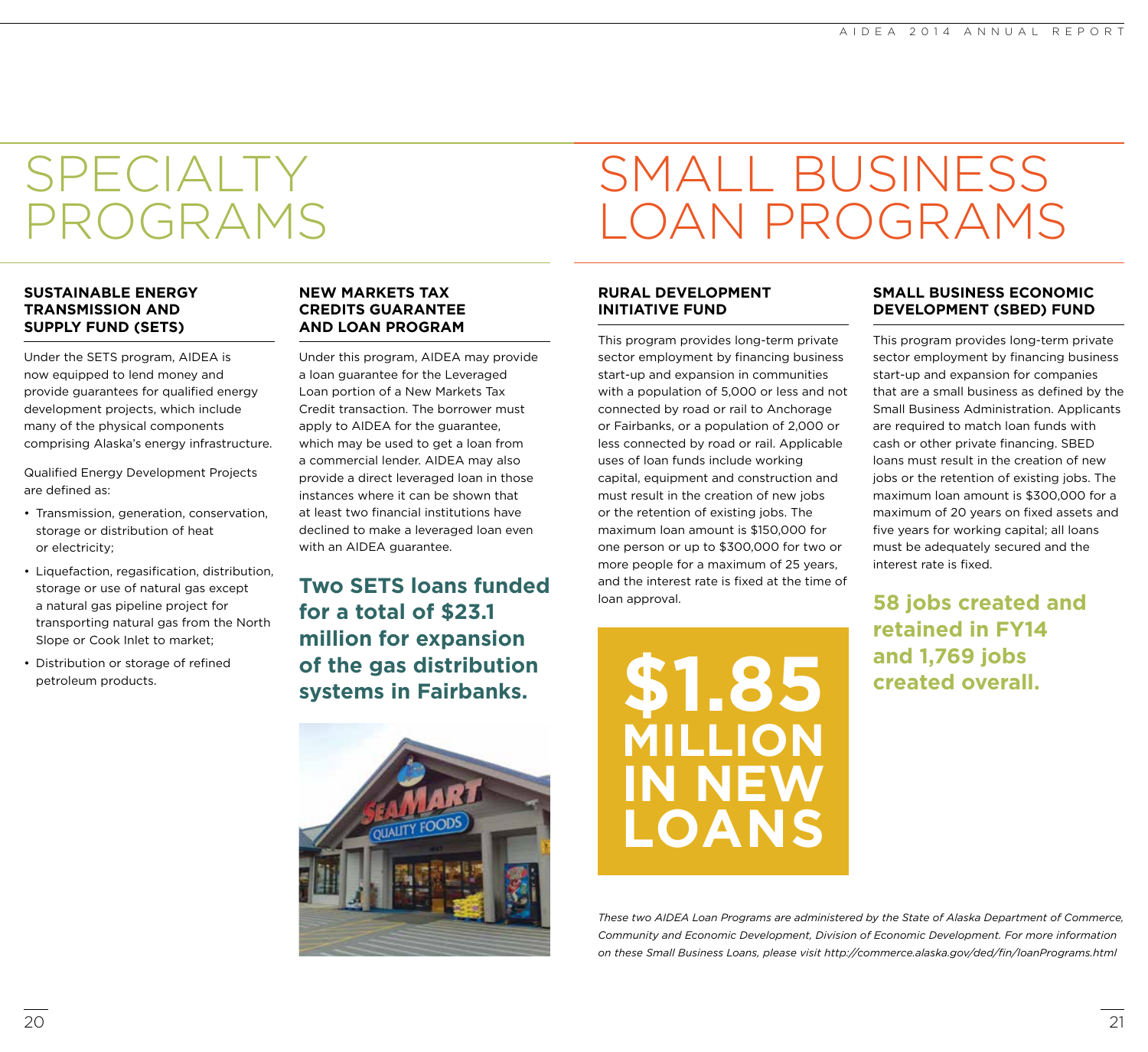# AIDEA FINANCIALS FY14

#### **Dividend by Year Paid**

*THOUSANDS THOUSANDS*



#### **Net Position**

#### *THOUSANDS*



#### **Outstanding Loan Balance**

#### *THOUSANDS*



# ANCIAL HIGHLIGHTS

|                                                                   | As of                              |                      |
|-------------------------------------------------------------------|------------------------------------|----------------------|
| <b>STATEMENTS OF NET POSITION</b>                                 |                                    | <b>June 30, 2013</b> |
| Assets and deferred outflows of resources:                        | June 30, 2014                      | (as adjusted)        |
| Assets:                                                           |                                    |                      |
| Investment securities and cash                                    | \$<br>692,476                      | 503,313              |
| Loans, net                                                        | 380,285                            | 435,445              |
| Development projects                                              | 309,448                            | 365,942              |
| Other assets                                                      | 24,821                             | 14,208               |
| Snettisham Project assets                                         | 80,077                             | 82,496               |
| Total Assets                                                      | 1,487,107                          | 1,401,404            |
| Deferred outflows of resources                                    | 363                                | 519                  |
| <b>Total Assets and deferred outflows of resources</b>            | 1,487,470                          | 1,401,923            |
| Liabilities, deferred inflows of resources and net position:      |                                    |                      |
| Liabilities:                                                      |                                    |                      |
| Revolving fund bonds                                              | 73,165                             | 81,090               |
| Other liabilities                                                 | 61,153                             | 70,203               |
| Snettisham Project liabilities                                    | 80,077                             | 82,496               |
| <b>Total liabilities</b>                                          | 214,395                            | 233,789              |
| Deferred inflows of resources                                     | 2,313                              | 3,189                |
| Net position                                                      | 1,270,762                          | 1,164,945            |
| Total liabilities, deferred inflows of resources and net position | \$<br>1,487,470                    | 1,401,923            |
|                                                                   |                                    | For the year ending  |
|                                                                   | For the year ending                | <b>June 30, 2013</b> |
| REVENUES, EXPENSES AND CHANGES IN NET POSITION                    | <b>June 30, 2014</b>               | (as adjusted)        |
| Operating revenues:                                               |                                    |                      |
| Interest on loans                                                 | \$<br>19,012                       | 20,986               |
| Income from development projects                                  | 14,695                             | 14,495               |
| Snettisham Project restricted income                              | 3,876                              | 3,991                |
| Investment interest                                               | 10,037                             | 11,766               |
| Net increase/(decrease) in fair value of investments              | 2,224                              | (10, 494)            |
| Income from state agencies and component units                    | 8,615                              | 8,149                |
| Gain on sale of development project                               | 4,188                              |                      |
| Other income                                                      | 2,322                              | 2,685                |
| <b>Total operating revenues</b>                                   | 64,969                             | 51,578               |
| Operating expenses:                                               |                                    |                      |
| Interest                                                          | 3,056                              | 3,304                |
| Snettisham Project interest expense                               | 3,876                              | 3,991                |
| General and administrative                                        | 7,280                              | 7,803                |
| Costs reimbursed from State agencies and component units          | 8,615                              | 8,149                |
| Provision for loan losses                                         | (1, 349)                           | (718)                |
| Depreciation                                                      | 3,529                              | 4,013                |
| Project feasibility and due diligence                             | 1,901                              | 1,277                |
| Other project expenses                                            | 2,162                              | 3,327                |
| <b>Total operating expenses</b>                                   | 29,070                             | 31,146               |
| Operating income                                                  | 35,899                             | 20,432               |
| Other revenues, net                                               | 90,663                             | 85,198               |
| Increase in net position, before dividend to State of Alaska      |                                    | 105,630              |
|                                                                   | 126,562<br>(20, 745)               |                      |
| Dividend to State of Alaska                                       |                                    | (20, 400)            |
| Increase in net position, after dividend to State of Alaska       | $\overline{\mathbf{s}}$<br>105,817 | 85,230               |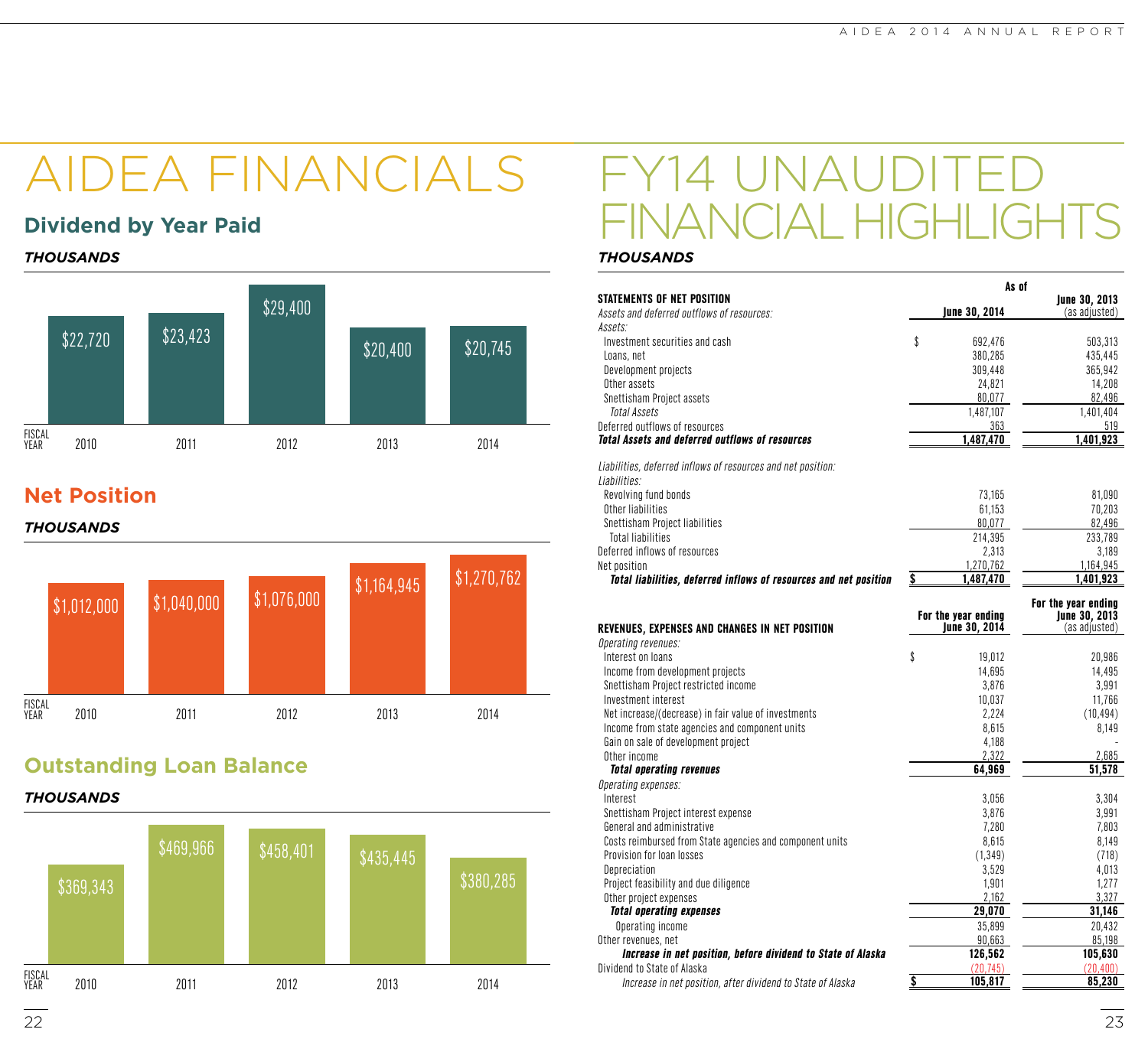## BOARD



MR. WILSON HUGHES Public Member

MR. DANA PRUHS Chair Public Member

MR. MICHAEL PAWLOWSKI Deputy Commissioner Department of Revenue (Designee)

MR. RUSSELL DICK Vice-Chair Public Member

MR. GARY WILKEN Public Member

MS. SUSAN BELL Commissioner, Department of Commerce, Community, and Economic Development

MS. CRYSTAL NYGARD Public Member



TED LEONARD, CMA, SPHD Executive Director



MARK DAVIS Chief Infrastructure Development Officer



JENNIFER HALDANE, PHR Human Resources Director

KARSTEN RODVIK External Affairs Officer



MICHAEL LAMB, CPA, CGFM Chief Financial Officer CHRIS ANDERSON Commercial Finance Director



MICHAEL CATSI, CEcD Business Development and Communications





# **www.aidea.org, scan the QR code below, or call 907.771.3000**

**For AIDEA's complete Audited Financial** 

**Statements for Fiscal Year 2014, visit** 



#### *EXEMPTION FROM TAXATION*

*The Alaska Industrial Development and Export Authority is a political subdivision of the State of Alaska performing an essential governmental function and as such is not subject to federal or state income taxation. In accordance with AS 44.88.140 (a), the Authority submits the following information describing the nature and extent of the tax exemption of the Authority's property: all furniture, fixtures and equipment utilized by Authority personnel and real property occupied by the Authority offices within the Municipality of Anchorage are exempt from Municipality of Anchorage property taxes. All real and personal property associated with or part of projects developed, originally owned or operated under the Economic Development account located within cities, municipalities and/or boroughs are exempt from any respective real and personal property taxes.*